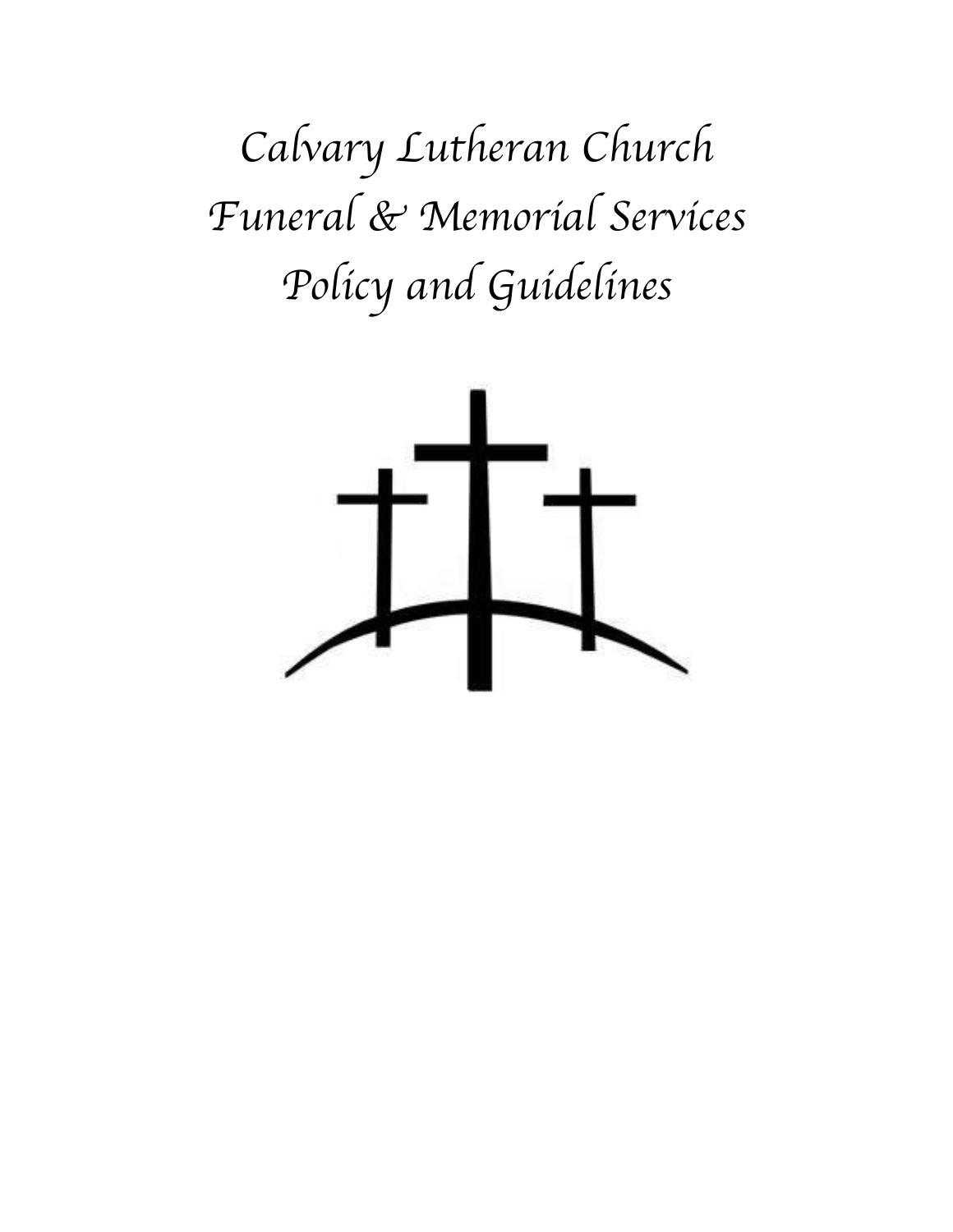As Christians we know that death is not the end, only the beginning. Through God's grace, Jesus Christ has conquered sin and death forever. Funerals are a time when we, as the Body of Christ, come together to comfort the grieving and *proclaim Christ crucified and risen. We at Calvary Lutheran Church welcome the opportunity to work together in this time with you.* 

#### **Guidelines:**

- Funeral and Memorial Services in our sanctuary are presided at by the pastor of Calvary Lutheran Church. Ecumenical leadership and other clergy are welcomed to participate based on conversation with the pastor of Calvary. Exceptions may be made in emergency situations at Pastor Moore's discretion.
- The Altar Linens and various furnishings do not change color for funerals/memorial services.
- Security Deposit of \$150.00 for non-members (Refundable) for use of the Social Hall.
- No Smoking in any facility
- No Alcoholic Beverages on the property at any time
- No Food or Drink in The Narthex or Sanctuary
- Dripless Candles only at the Altar
- Our organist/keyboardist has the first right of refusal.
- You are welcome to bring outside Musicians as long as they provide their own instruments and sound equipment. Music selections must appropriate for Christian worship and approved by Pastor Moore.
- All personal belongings must be picked up before you leave the Church. CLC assumes no responsibility for your items.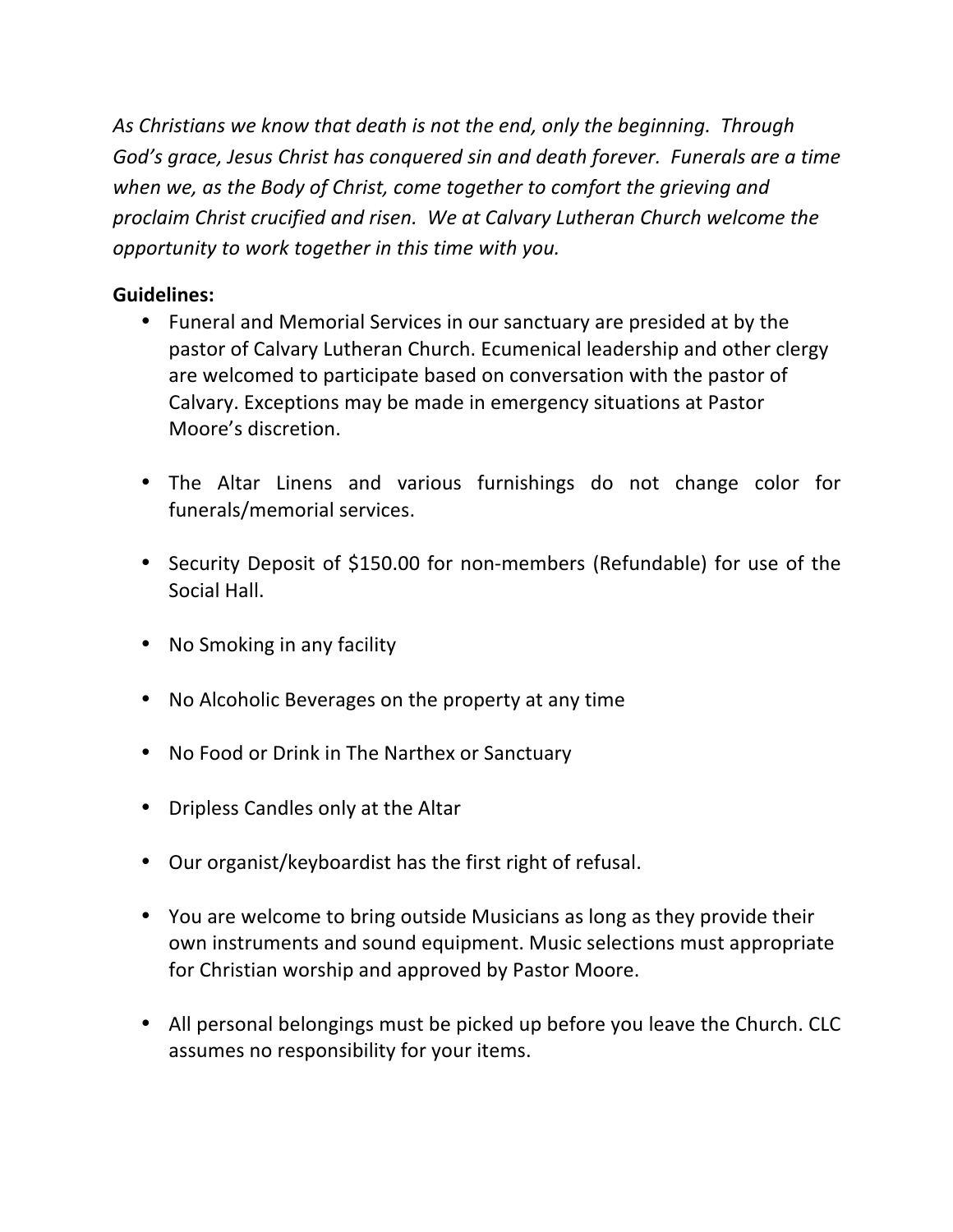

| Fees: |                                               | Members**                 | Non - Members      |
|-------|-----------------------------------------------|---------------------------|--------------------|
|       | ❖ Sanctuary*                                  |                           | \$250.00           |
|       | ❖ Social Hall                                 |                           | \$200.00           |
|       | ❖ Pastor*                                     | honorarium is appreciated | \$250.00           |
|       | ❖ Bulletins                                   | \$15/50                   | \$15/50            |
|       | ❖ Secretary (printing)                        | \$50.00                   | \$100.00           |
|       | ❖ Technical Support<br>(if using power point) | \$50.00                   | \$100.00           |
|       | ❖ Organist/musician                           | \$100.00                  | \$150.00           |
|       | ❖ Custodial Fees*                             | \$25.00                   | \$50.00            |
|       | ❖ Security Deposit*                           |                           | \$150.00           |
|       | ❖ Reception Food (optional) donation          |                           | \$200.00/50 guests |

- ❖ Kitchen Space, Chairs and Tables are available upon request.
- ◆ Security Deposit will be returned if there is no damage or misuse of facility or property
- $\div$  Pastor is available to lead services at other locations.

\*required for use

\*\* member rates are in place when the deceased, or a member of the deceased's immediate household, has been an actively communing and contributing member of Calvary Lutheran Church during the past 12 months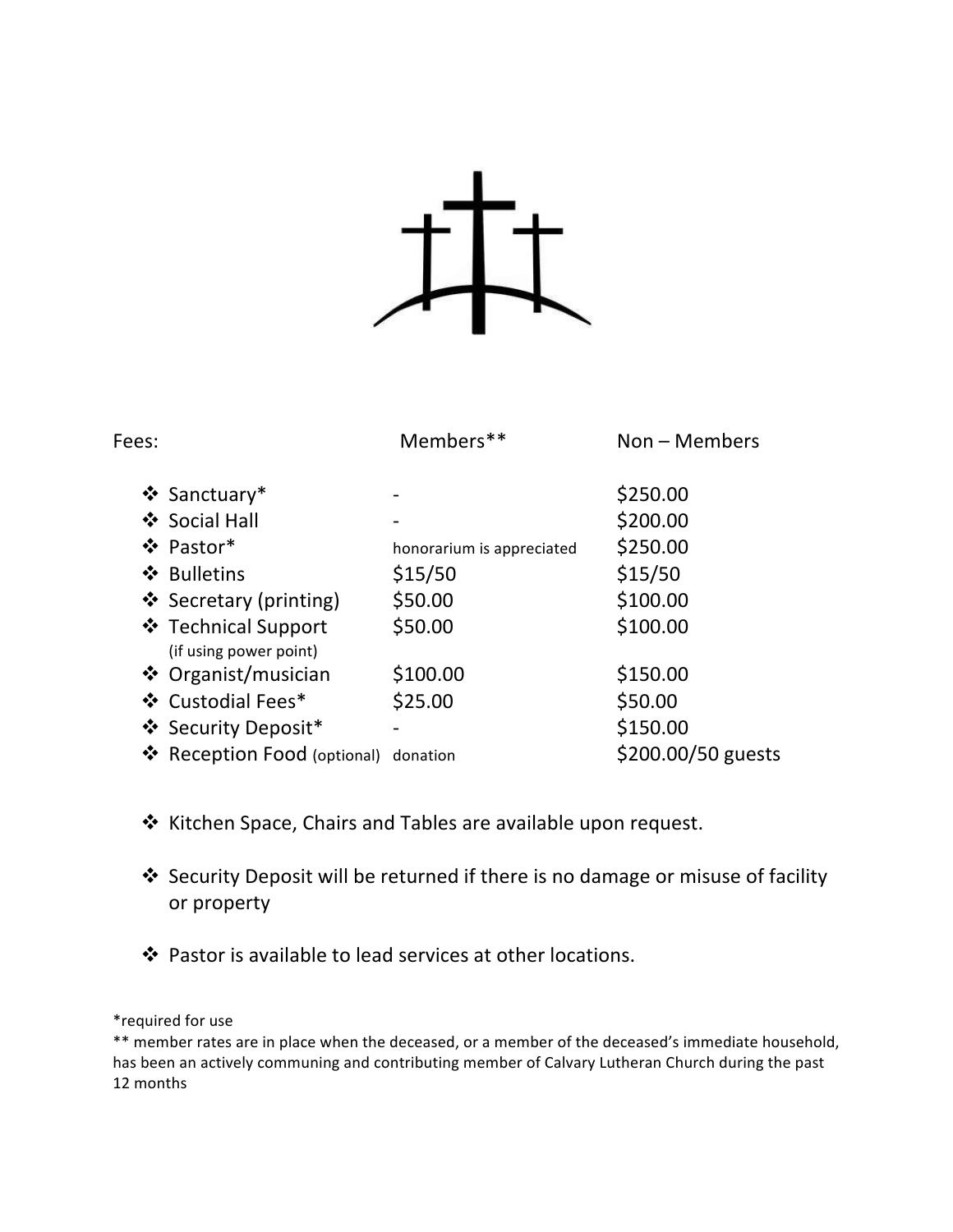#### **CALVARY LUTHERAN CHURCH FUNERAL INFORMATION FORM**

|                              | YOUR NAME: NAME: NAME OF THE SERVICE OF THE SERVICE OF THE SERVICE OF THE SERVICE OF THE SERVICE OF THE SERVICE OF THE SERVICE OF THE SERVICE OF THE SERVICE OF THE SERVICE OF THE SERVICE OF THE SERVICE OF THE SERVICE OF TH       |  |
|------------------------------|--------------------------------------------------------------------------------------------------------------------------------------------------------------------------------------------------------------------------------------|--|
|                              | Cell Number: ___________________                                                                                                                                                                                                     |  |
|                              |                                                                                                                                                                                                                                      |  |
|                              |                                                                                                                                                                                                                                      |  |
|                              |                                                                                                                                                                                                                                      |  |
|                              |                                                                                                                                                                                                                                      |  |
|                              |                                                                                                                                                                                                                                      |  |
|                              |                                                                                                                                                                                                                                      |  |
|                              |                                                                                                                                                                                                                                      |  |
|                              |                                                                                                                                                                                                                                      |  |
|                              |                                                                                                                                                                                                                                      |  |
|                              |                                                                                                                                                                                                                                      |  |
|                              |                                                                                                                                                                                                                                      |  |
|                              |                                                                                                                                                                                                                                      |  |
|                              | Reception Location: <u>contract the contract of the contract of the contract of the contract of the contract of the contract of the contract of the contract of the contract of the contract of the contract of the contract of </u> |  |
|                              |                                                                                                                                                                                                                                      |  |
| Obituary: __________________ |                                                                                                                                                                                                                                      |  |
|                              | # Guest Expected: _______________________                                                                                                                                                                                            |  |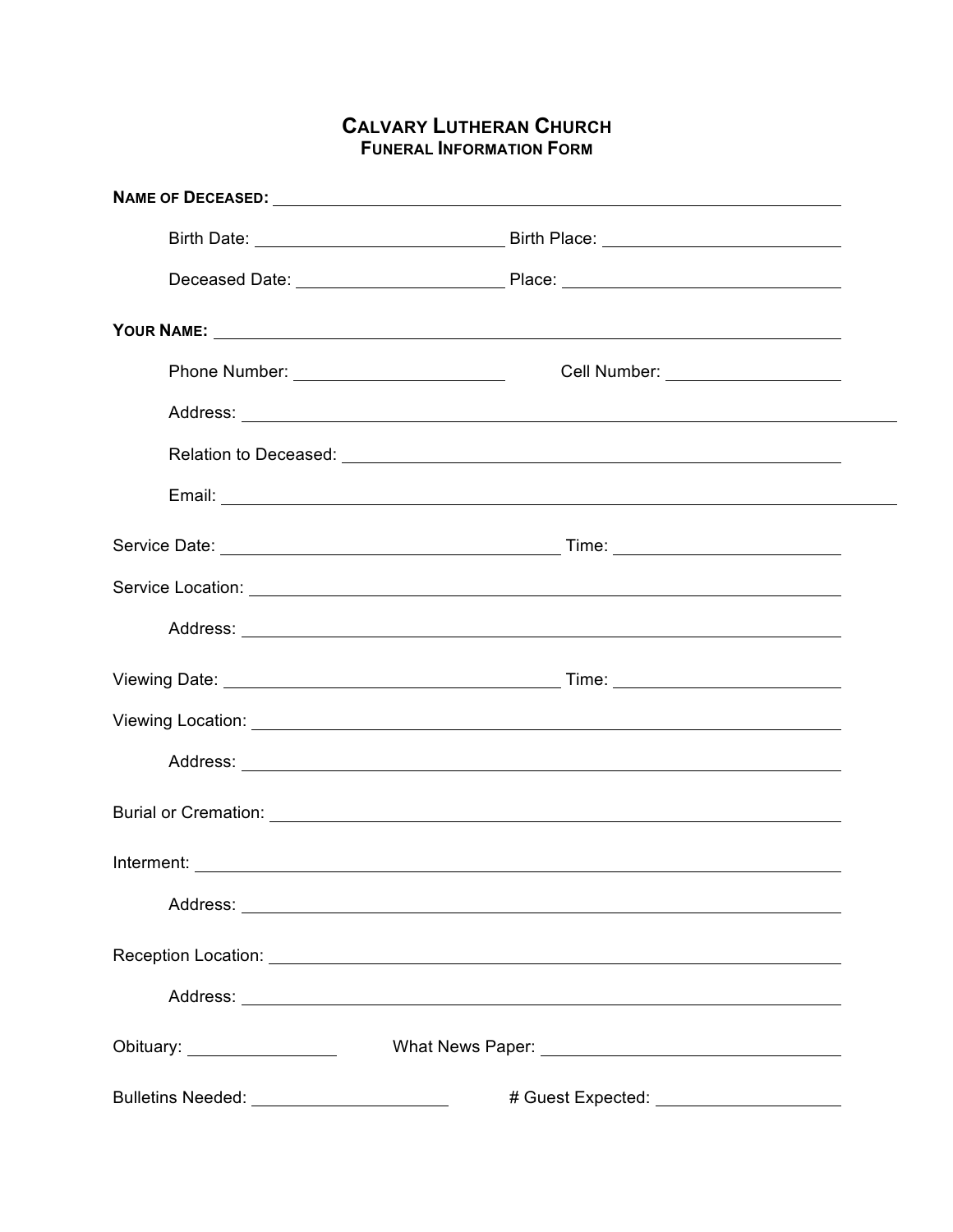## **Suggested Readings:**

Below are some suggested readings for use during the service. You do not need to choose from this list if you have other meaningful scripture you wish to use. Often there are 2 passages read (these may be read by family members or friends, or Pastor may read it), **and** the 1 Gospel passage. If you would like to use additional non-biblical readings during the ceremony, please discuss them with the pastor.

Some commonly used ones include:

Old Testament-

Job 19:23-27a

Isaiah 25:6-9

Psalm 46:1-7

Psalm 23

New Testament-

Romans 8:31-35, 37-39

1 Corinthians 15:12-26

Revelation 21:2-7

Gospel-

John 11:21-27

John 14:1-6